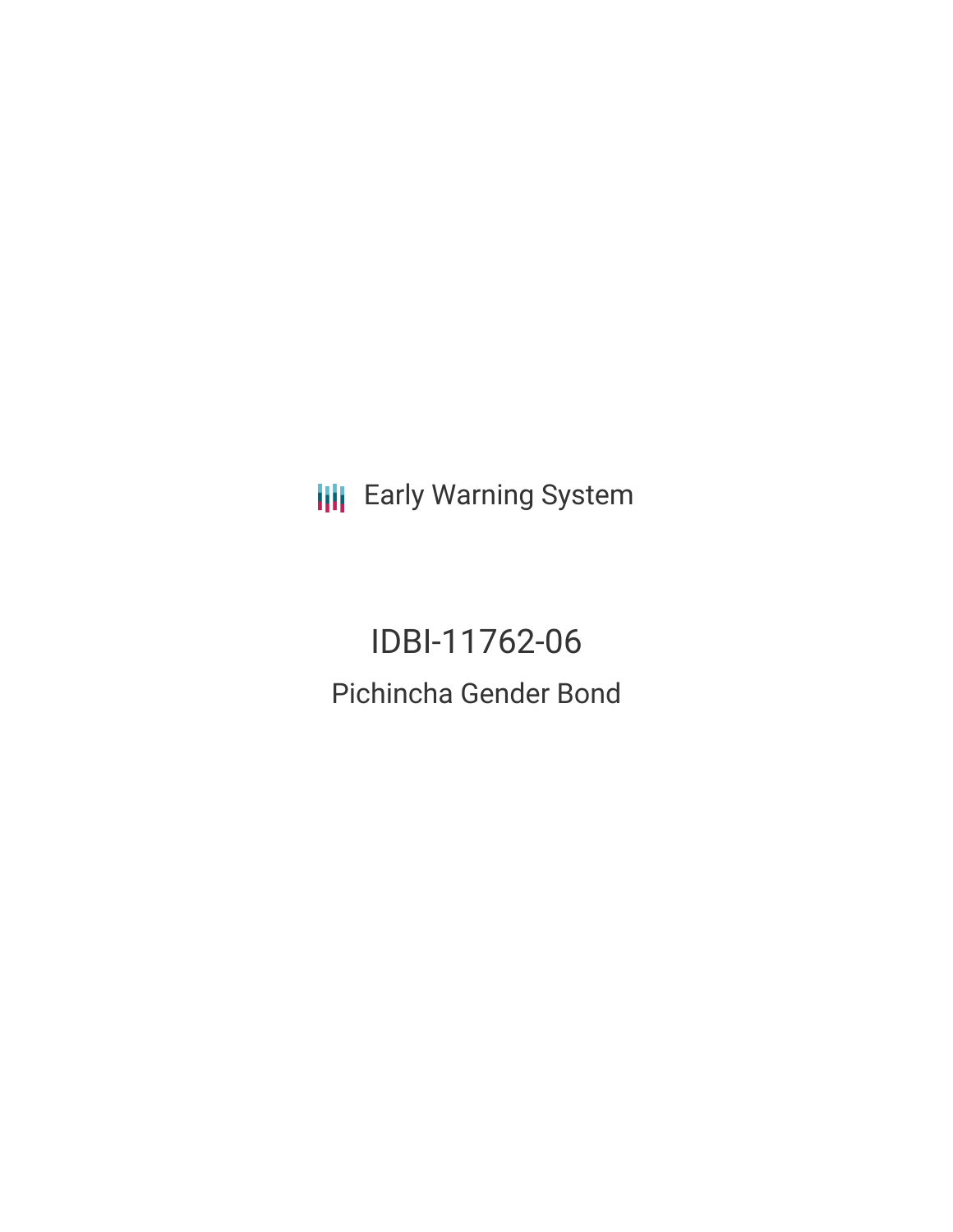# **Quick Facts**

| <b>Countries</b>               | Ecuador                            |
|--------------------------------|------------------------------------|
| <b>Specific Location</b>       | UNINFORMED                         |
| <b>Financial Institutions</b>  | IDB Invest (IDBI)                  |
| <b>Status</b>                  | Approved                           |
| <b>Bank Risk Rating</b>        | FI                                 |
| <b>Voting Date</b>             | 2021-11-18                         |
| <b>Borrower</b>                | Banco Pechincha C. A. from Ecuador |
| <b>Sectors</b>                 | Finance                            |
| <b>Investment Type(s)</b>      | Loan                               |
| <b>Investment Amount (USD)</b> | $$50.00$ million                   |
| <b>Loan Amount (USD)</b>       | \$50.00 million                    |
| <b>Project Cost (USD)</b>      | \$200.00 million                   |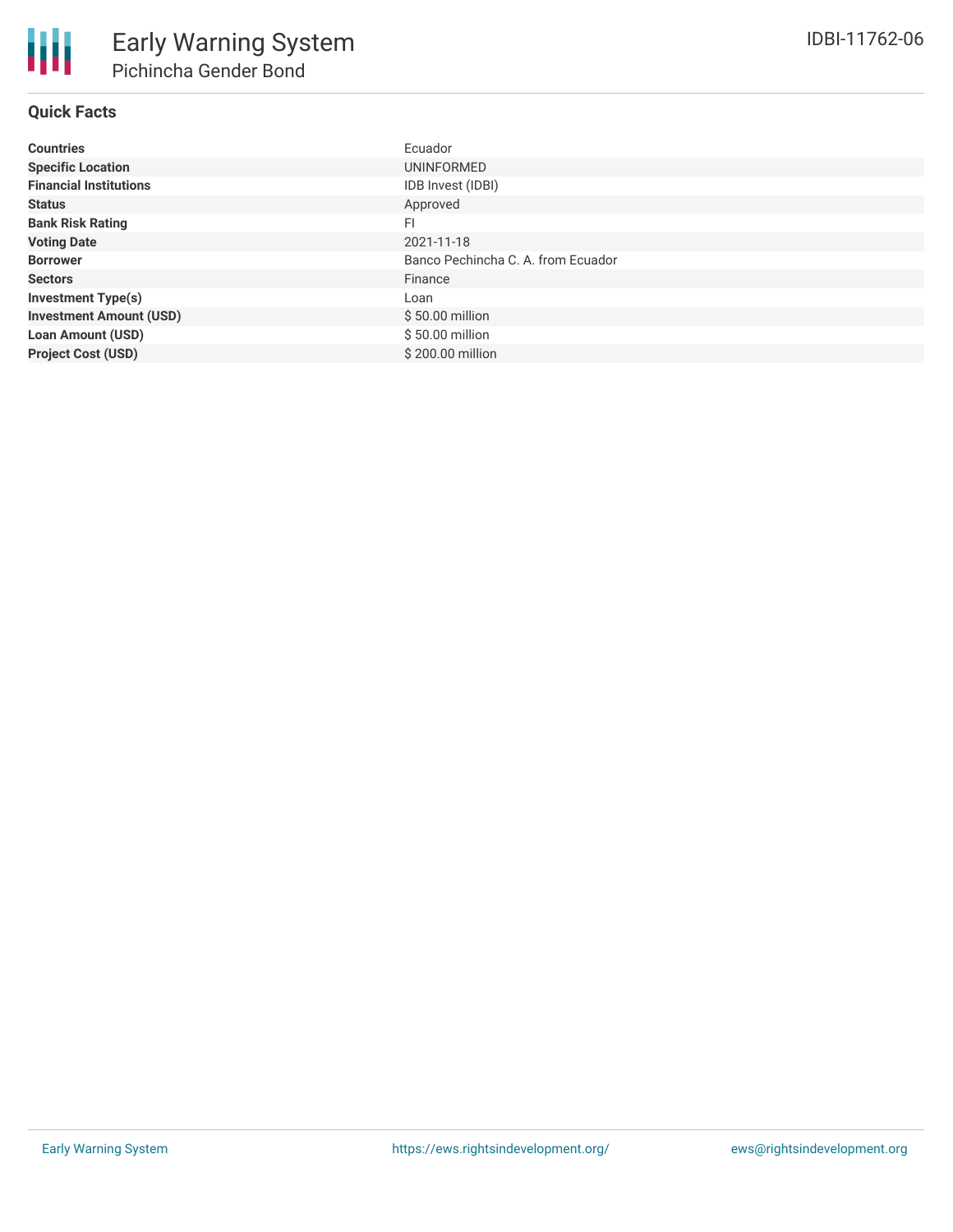

#### **Project Description**

The project consists of supporting Banco Pichincha C.A. in the first Senior Social Gender Bond issuance in Ecuador. The total amount of the Bond is up to US\$200 million with a five-year term. IDB Invest will act as investor with a subscription for a total amount of up to US\$50 million. The International Finance Corporation (IFC) is also participating as investor with up to US\$\$50 million and other potential investors will participate with up to US\$100 million. The proceeds of the Bond will be aimed at expanding the financing to Women-led Small and Medium Enterprises (WSMEs), increasing their productive investments and economic development.

Additionally, technical advisory will be provided to: (i) strengthen the gender and diversity strategy of Banco Pichincha by developing a value proposition focused on WSMEs in the agricultural sector, which will also address some the challenges indigenous and rural women entrepreneurs face in Ecuador; and (ii) design the conceptual framework of the bond issue, and a second party opinion will be included, pursuant to the Sustainable Development Goals ("SDGs").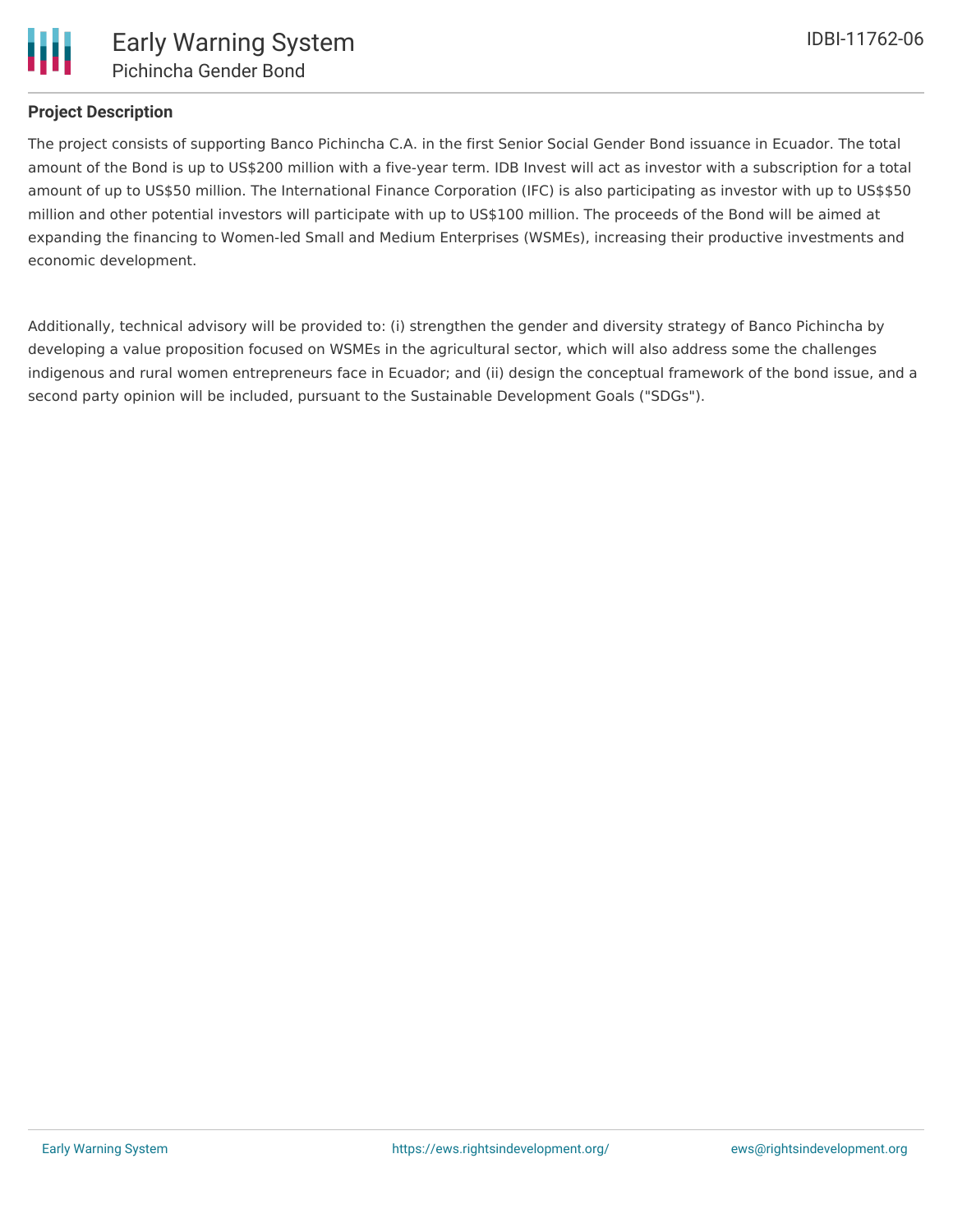## **Investment Description**

• IDB Invest (IDBI)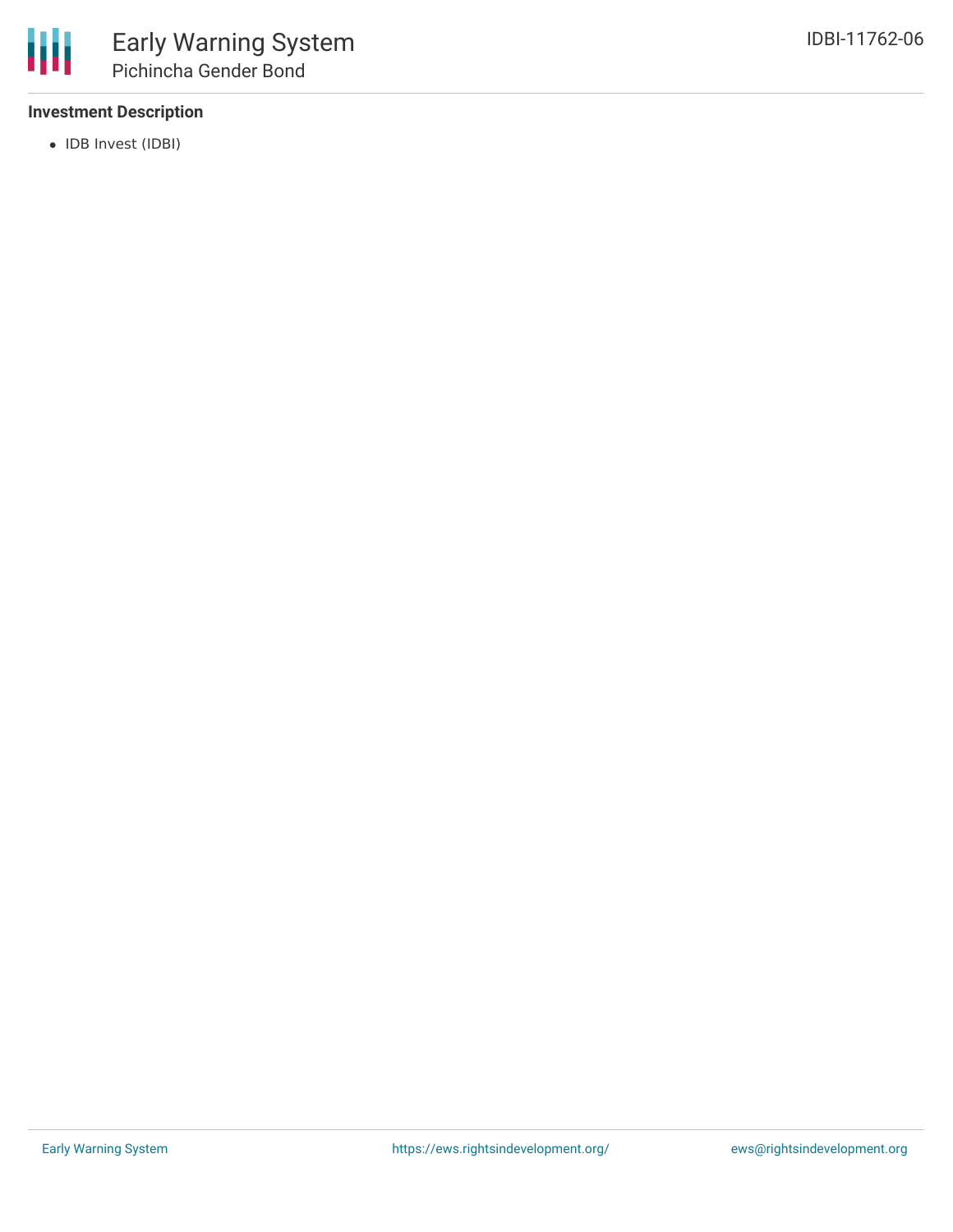\*\*Project contacts not available at the time of disclosure.\*\*

#### ACCOUNTABILITY MECHANISM OF IADB/IDB Invest

The Independent Consultation and Investigation Mechanism (MICI) is the independent complaint mechanism and fact-finding body for people who have been or are likely to be adversely affected by an Inter-American Development Bank (IDB) or Inter-American Investment Corporation (IDB Invest)-funded project. If you submit a complaint to MICI, they may assist you in addressing the problems you raised through a dispute-resolution process with those implementing the project and/or through an investigation to assess whether the IDB or IIC is following its own policies for preventing or mitigating harm to people or the environment. You can submit a complaint by sending an email to MICI@iadb.org. You can learn more about the MICI and how to file a complaint at http://www.iadb.org/en/mici/mici,1752.html (in English) or http://www.iadb.org/es/mici/mici,1752.html (Spanish).